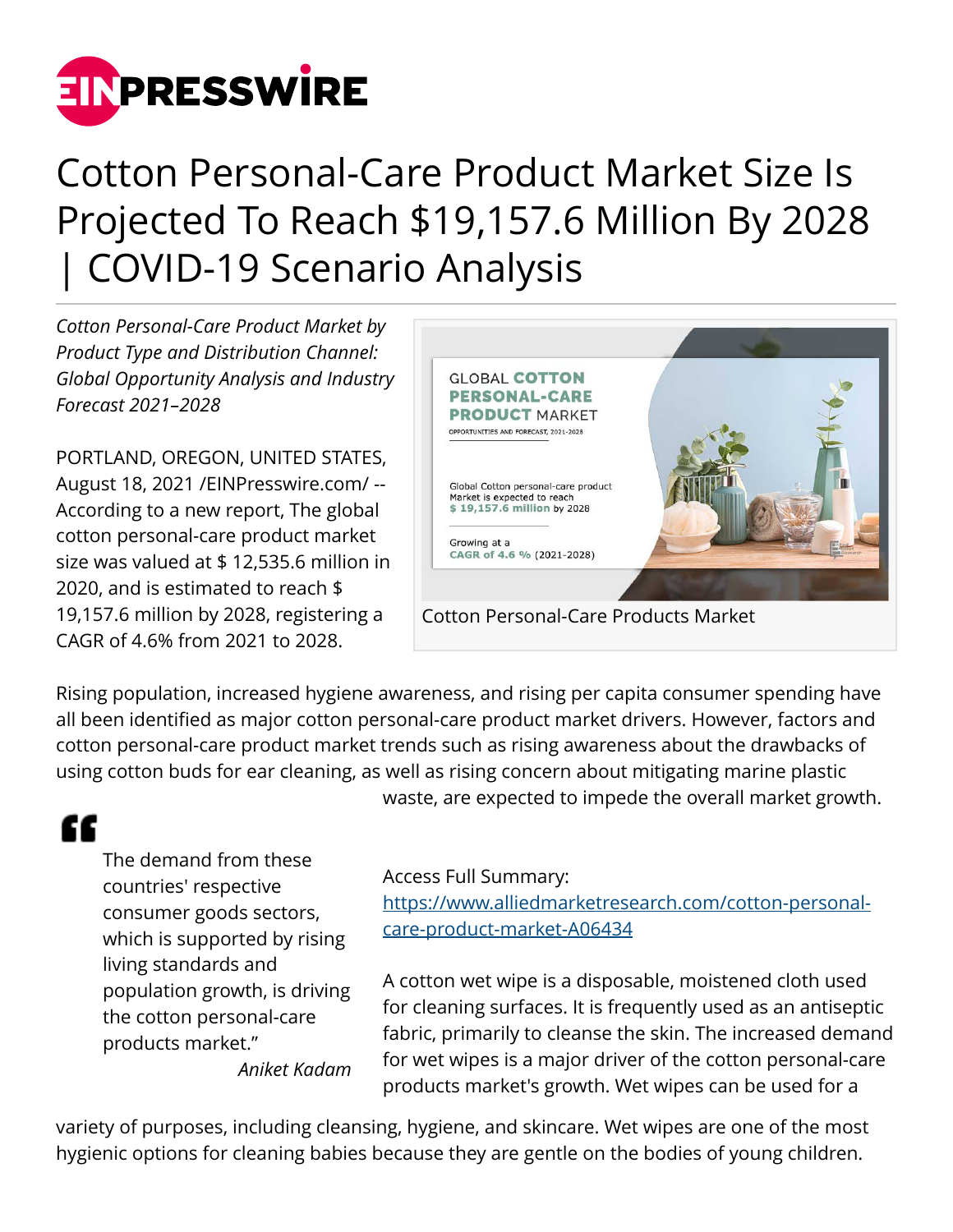The cotton personal-care product market segmentation is done on the basis of product type, distribution channel and region. As per product type, it is divided into cotton swabs, cotton cosmetic pads, cotton wet wipes, sterile cotton balls, cotton rolls and others. According to distribution channel, it is fragmented into supermarkets & hypermarkets, convenience stores, specialty stores and e-commerce.

Region-wise, the animals and marine fats and oils market is analyzed across North America, Europe, Asia-Pacific, and LAMEA. In this way, cotton personal-care product market forecast is done.

Various types of cotton personal-care products available in the market include cotton swabs, cotton balls, cotton wet wipes, bed bath wipes, baby wipes, household cleaning wipes, cotton cosmetic pads, sterile and non-sterile surgical cotton, and cotton handkerchiefs.

### Request Sample Report:<https://www.alliedmarketresearch.com/request-sample/6799>

The surge in demand for portable cleansing wipes has paved the way for the cotton personalcare product market. The growing popularity of use-and-throw hygiene products has created a demand for cotton personal-care products such as cotton buds.

Furthermore, cotton is a biodegradable material, making it an environmentally friendly product. As a result, eco-conscious customers prefer cotton cosmetics pads and wipes to synthetic ones for personal-care. Hand sanitizing wipes, intimate hygiene wipes & feminine wipes, and household cleaning wipes such as kitchen cotton wipes and glass surface cleaning wipes, have seen an increase in sales as people become more aware of the importance of personal hygiene. The increased use of beauty and cosmetics products drives the growth about the market for beauty cotton pads, wet moisturizing cotton masks, and cotton balls.

The outbreak of the COVID-19 pandemic in 2020 hampered the cotton personal-care product market growth. Retail stores, malls, supermarkets, and other sales channels have been forced to close or remain closed as a result of strict lockdowns imposed by governments all over the world. During the lockdown, however, several brands have shifted their focus to e-commerce platforms to generate revenue and increase sales. Offline sales are increasing at the moment as government lockdown restrictions in several countries are gradually being lifted.

The major market players profiled in the global cotton personal-care product market include Degasa, Ecowipes, Harper Hygiene, Marusan, Pelz Group, Precot, Sanitars, The Hartmann Group, Tiras Cotton and U.S. Cotton. These market players have incorporated several strategies including partnership, expansion, collaboration, joint ventures, and others to brace their stand in the industry.

For Purchase Enquiry: <https://www.alliedmarketresearch.com/purchase-enquiry/6799>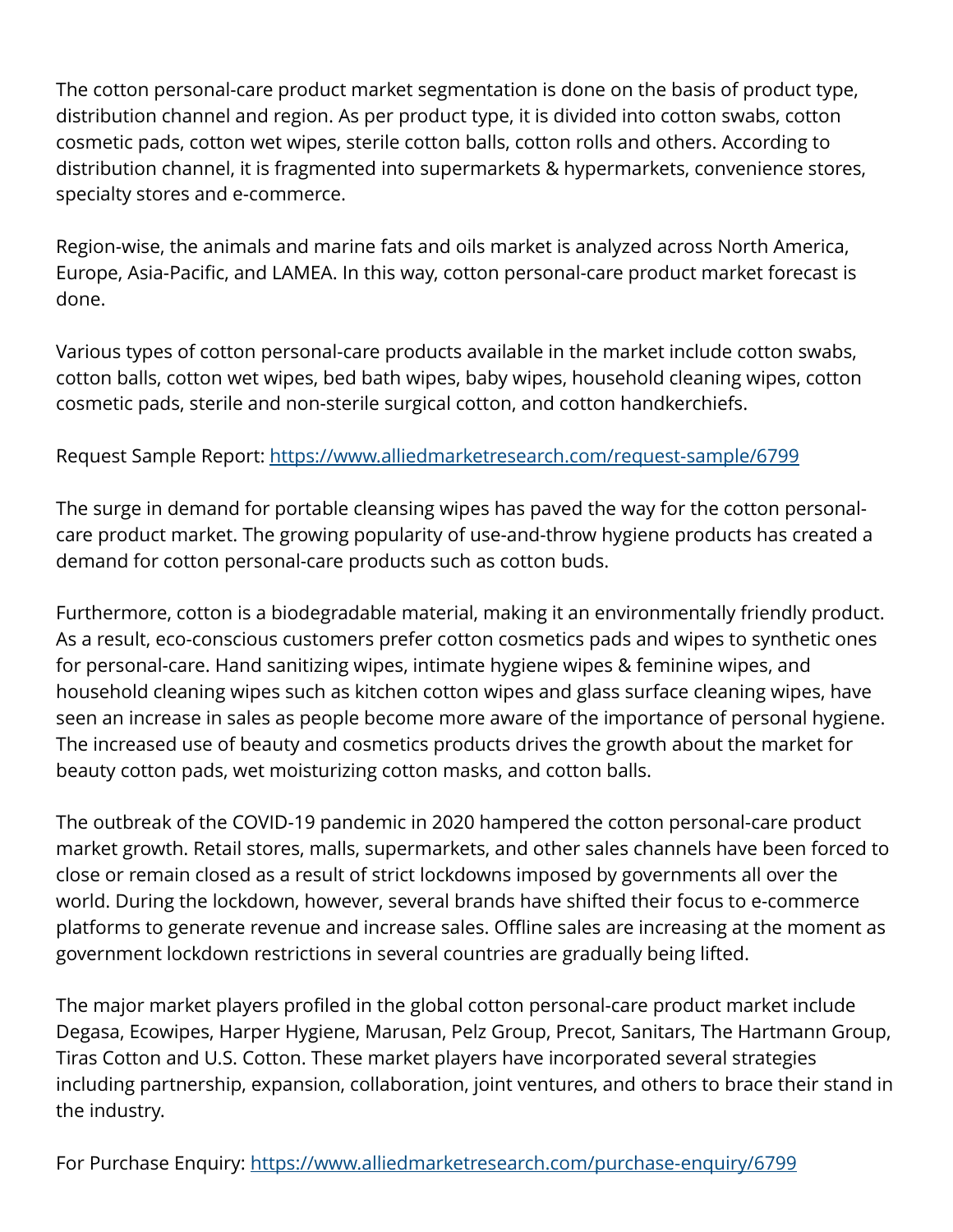Key findings of the study

□ The global cotton personal-care product market was valued at \$12,535.6 million in 2020, and is projected to reach \$19,157.6 million by 2028, registering a CAGR of 4.6% from 2021 to 2028. □ By product type, the cotton wet wipes segment was the highest contributor to the market, with \$6,308.0 million in 2020, and is estimated to reach \$9,397.4 million by 2028, at a CAGR of 4.3% during the forecast period.

○ By distribution channel, the specialty stores segment was the highest contributor to the market, with \$4,911.3 million in 2020, and is estimated to reach \$7,101.8 million by 2028, at a CAGR of 3.9% during the forecast period.

□ Europe was the highest revenue contributor, accounting for \$4,186.9 million in 2020, and is estimated to reach \$5,996.3 million by 2028, with a CAGR of 3.8%.

Related Reports:

**D [Organic Tampons Market Will Show An Increase Of By 2027, Report](https://www.alliedmarketresearch.com/organic-tampons-market-A07036)** 

- **D** [Ayurvedic Health and Personal Care Products Market Analysis By Growth Rate](https://www.alliedmarketresearch.com/ayurvedic-health-and-personal-care-products-market)
- ○ [Personal Luxury Goods Market to Witness a Pronounce Growth During 2020-2025](https://www.alliedmarketresearch.com/personal-luxury-goods-market-A07936)

About Allied Market Research:

Allied Market Research (AMR) is a full-service market research and business consulting wing of Allied Analytics LLP based in Portland, Oregon. Allied Market Research provides global enterprises as well as medium and small businesses with unmatched quality of "Market Research Reports" and "Business Intelligence Solutions." AMR has a targeted view to provide business insights and consulting to assist its clients to make strategic business decisions and achieve sustainable growth in their respective market domain.

We are in professional corporate relations with various companies and this helps us in digging out market data that helps us generate accurate research data tables and confirms utmost accuracy in our market forecasting. Each and every data presented in the reports published by us is extracted through primary interviews with top officials from leading companies of domain concerned. Our secondary data procurement methodology includes deep online and offline research and discussion with knowledgeable professionals and analysts in the industry.

David Correa Allied Analytics LLP +1 800-792-5285 [email us here](http://www.einpresswire.com/contact_author/3135320) Visit us on social media: [Facebook](https://www.facebook.com/alliedmarketresearch/) **[Twitter](https://twitter.com/allied_mr)**